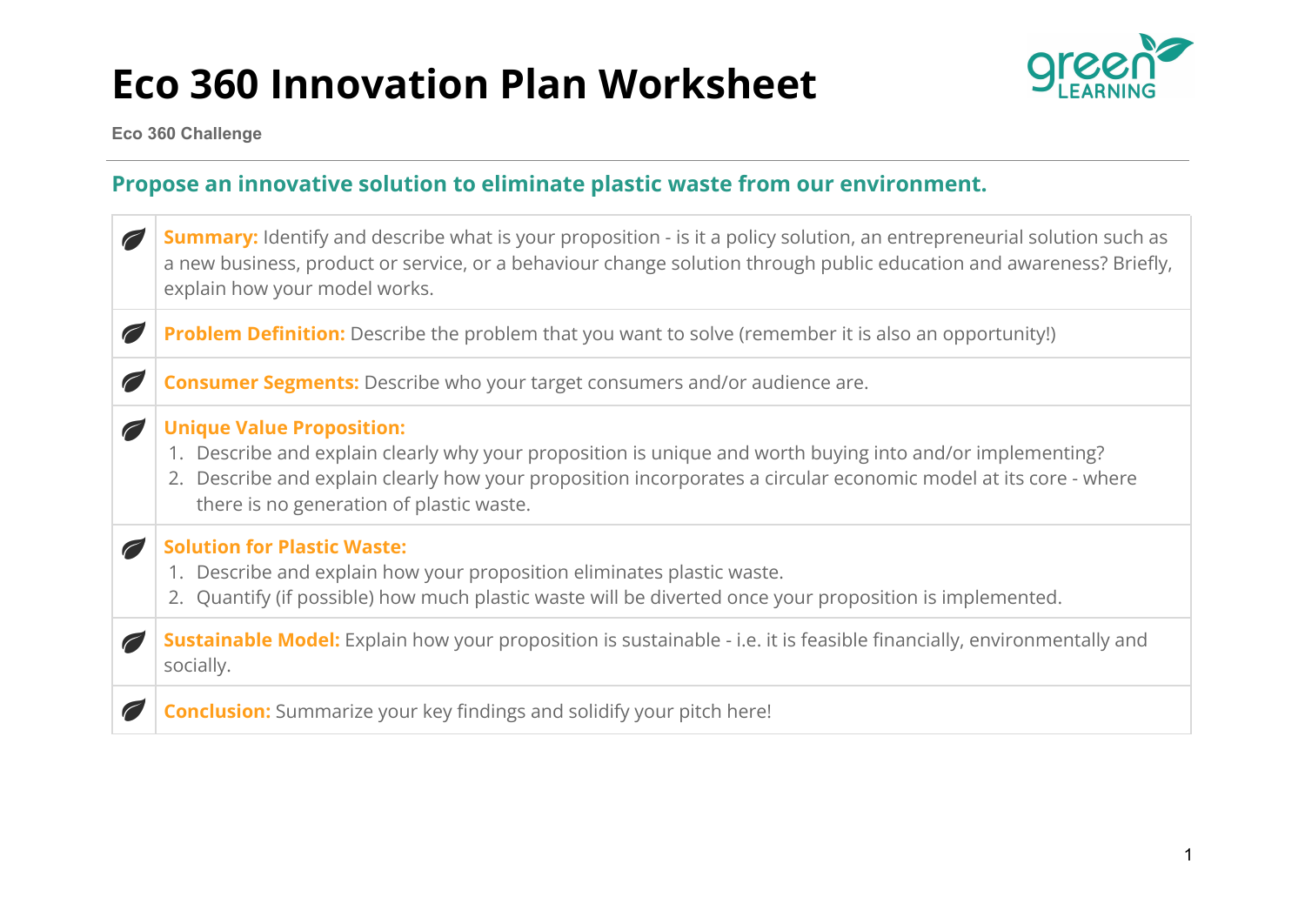

**Eco 360 Challenge**

### **Innovation Plan**

Write your Innovation Plan in each of the sections below.

#### **Summary**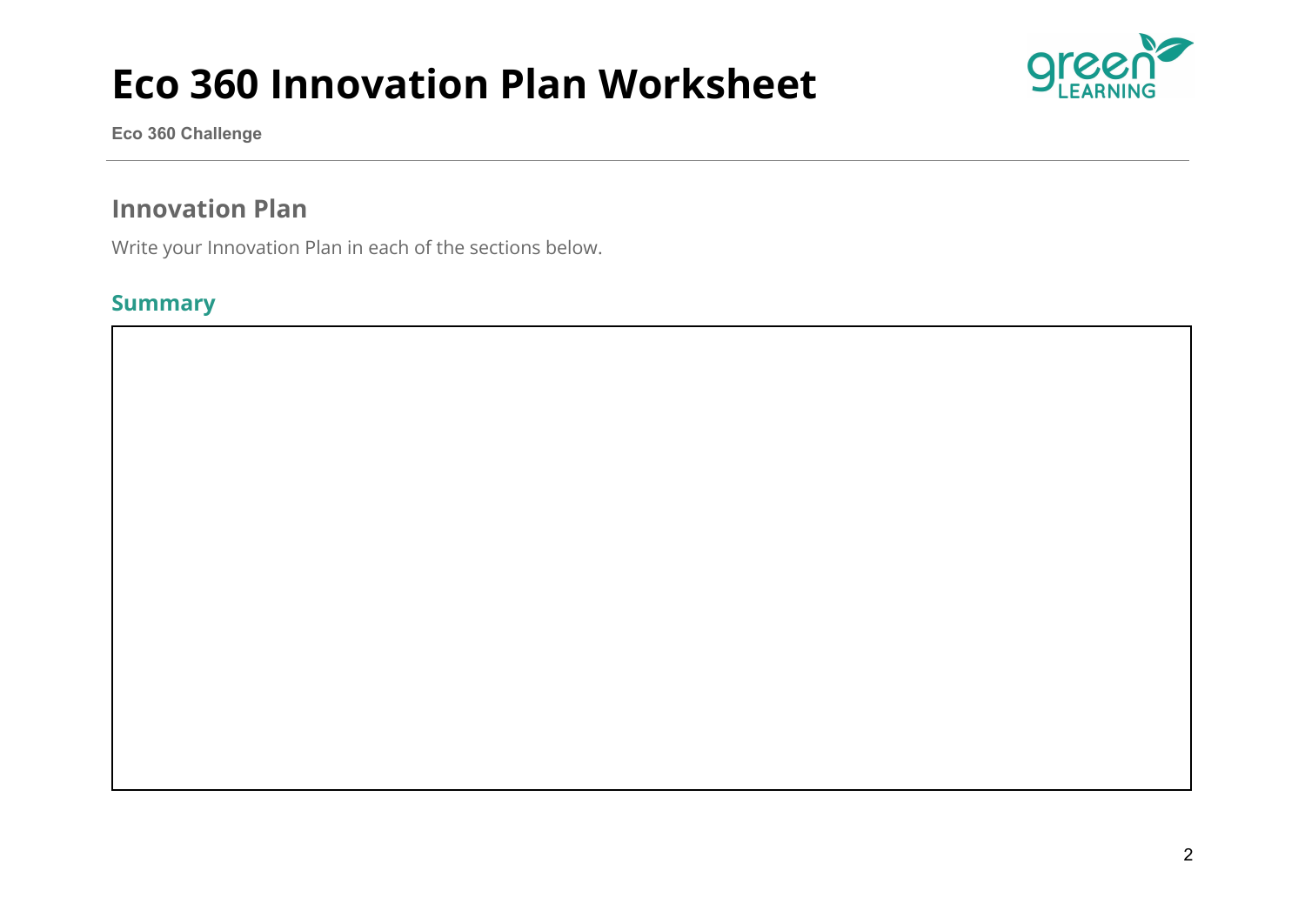

**Eco 360 Challenge**

#### **Problem Definition**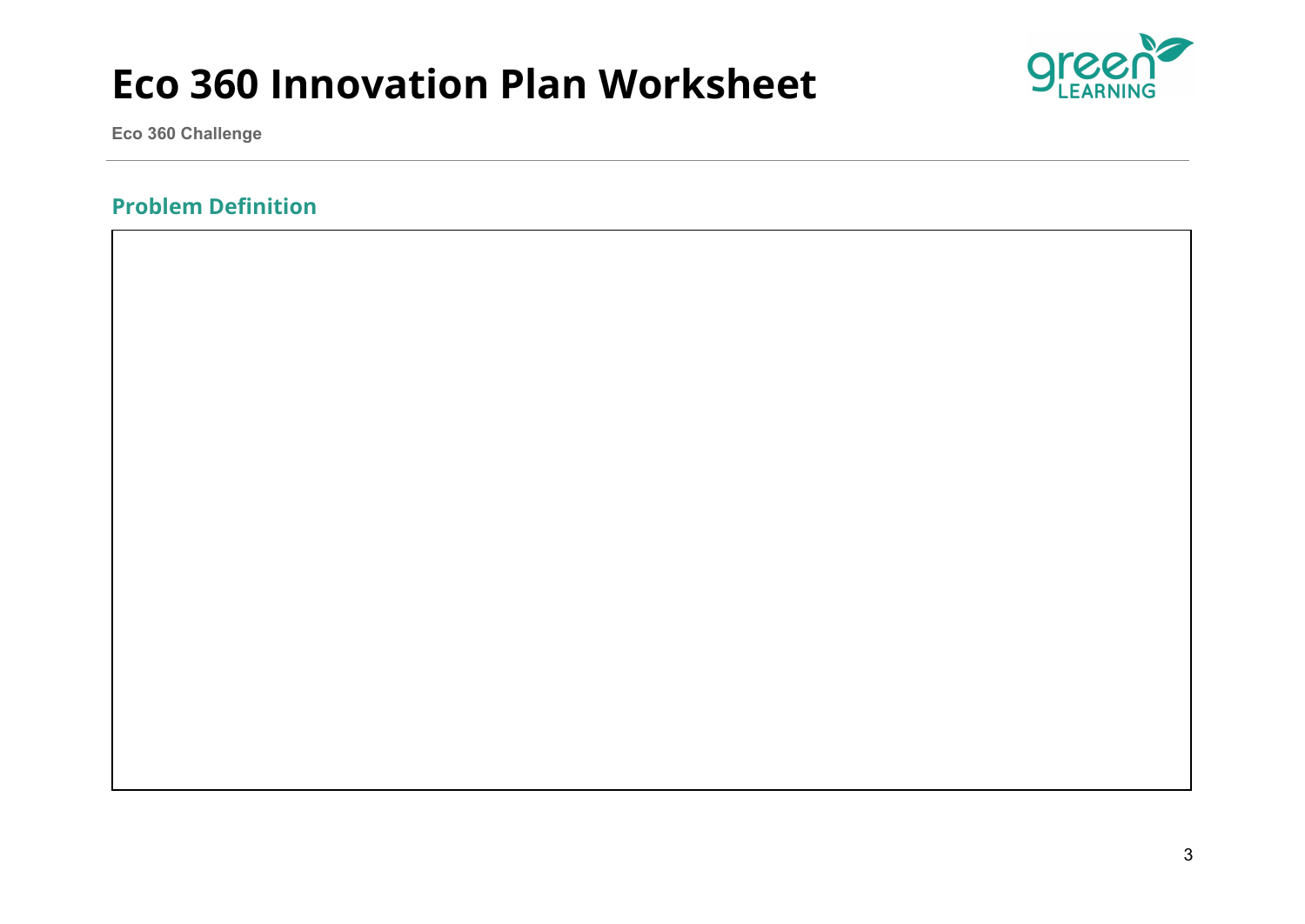

**Eco 360 Challenge**

**Consumer Segments / Audience**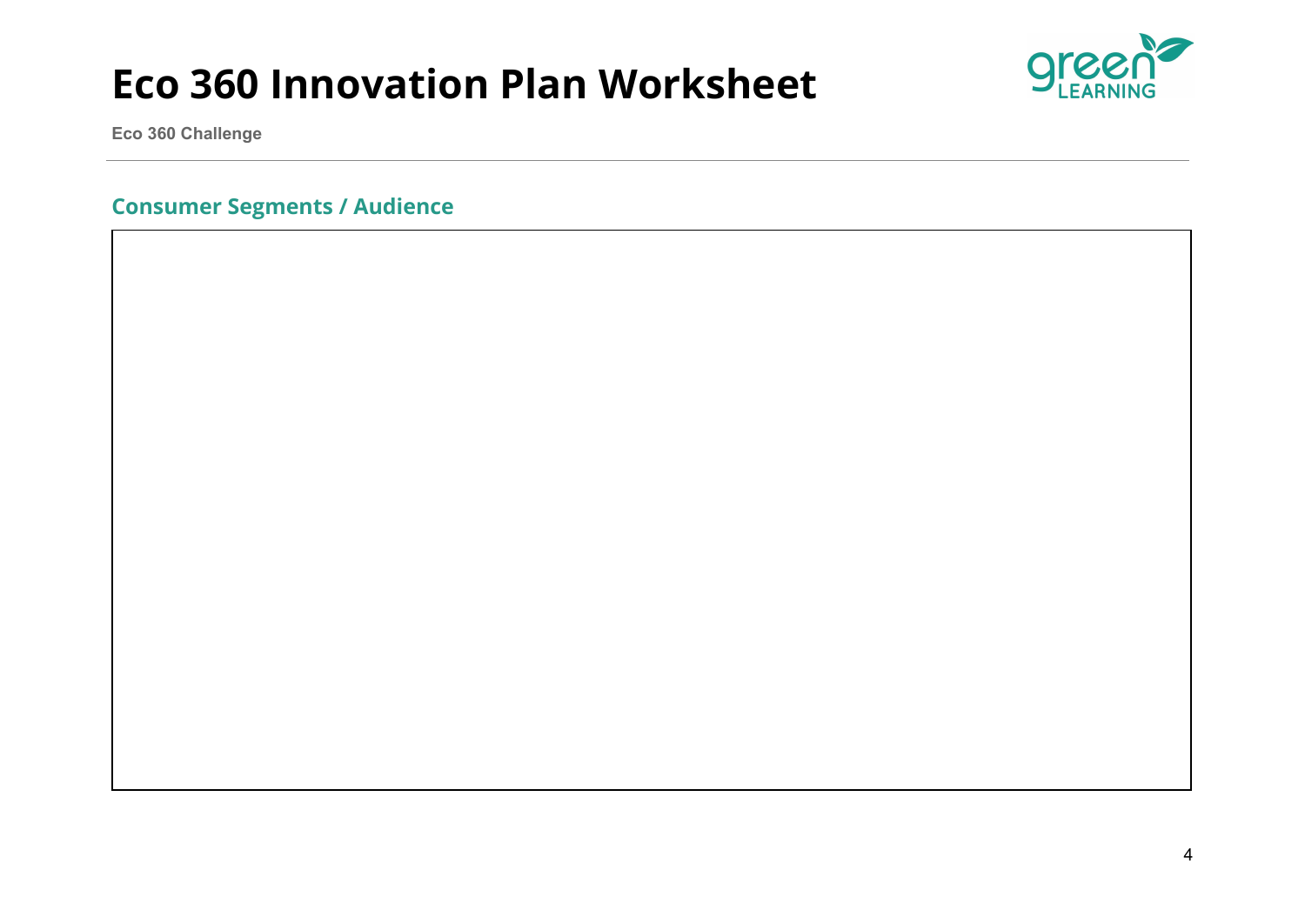

**Eco 360 Challenge**

#### **Unique Value Proposition**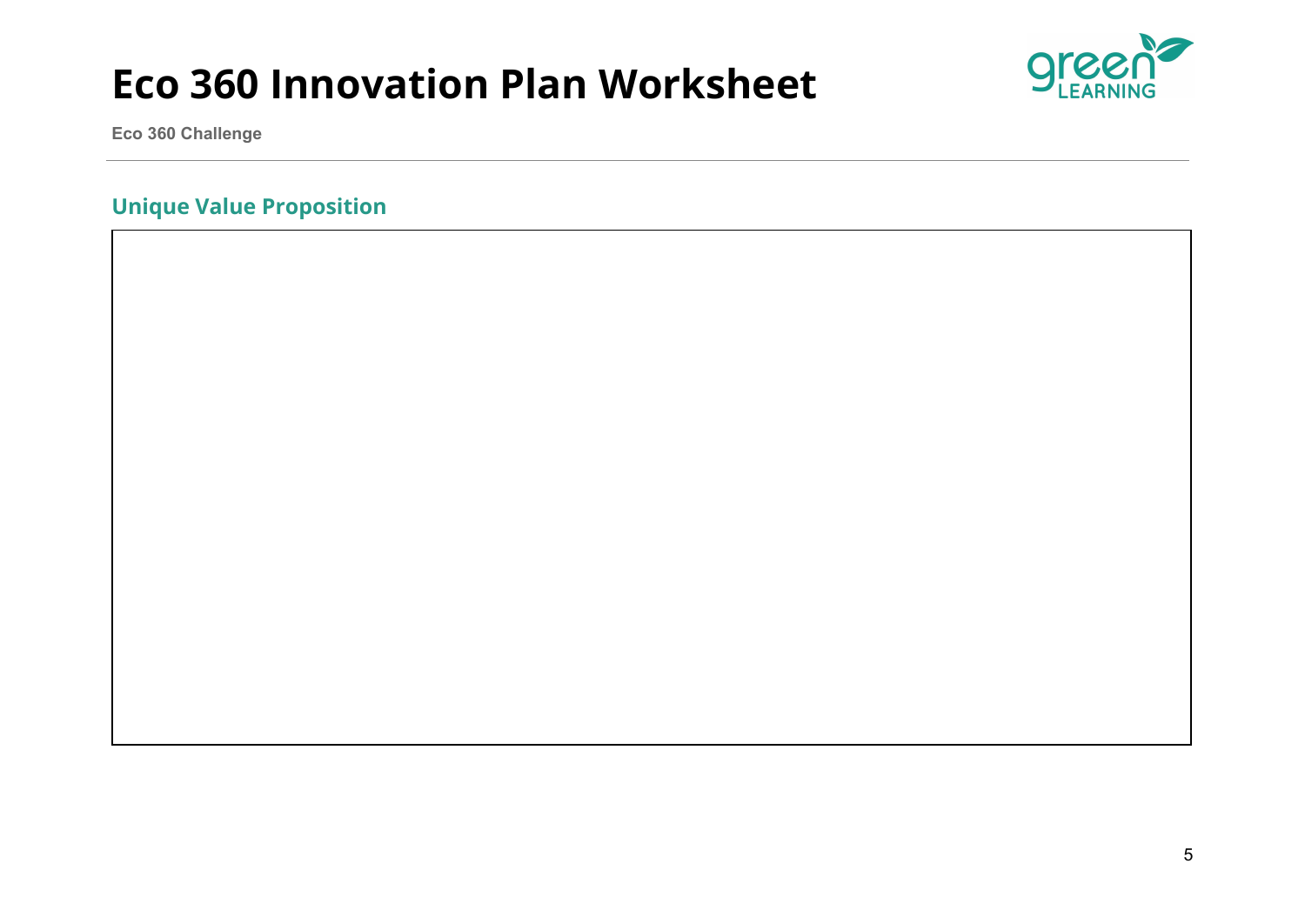

**Eco 360 Challenge**

#### **Solution for Plastic Waste**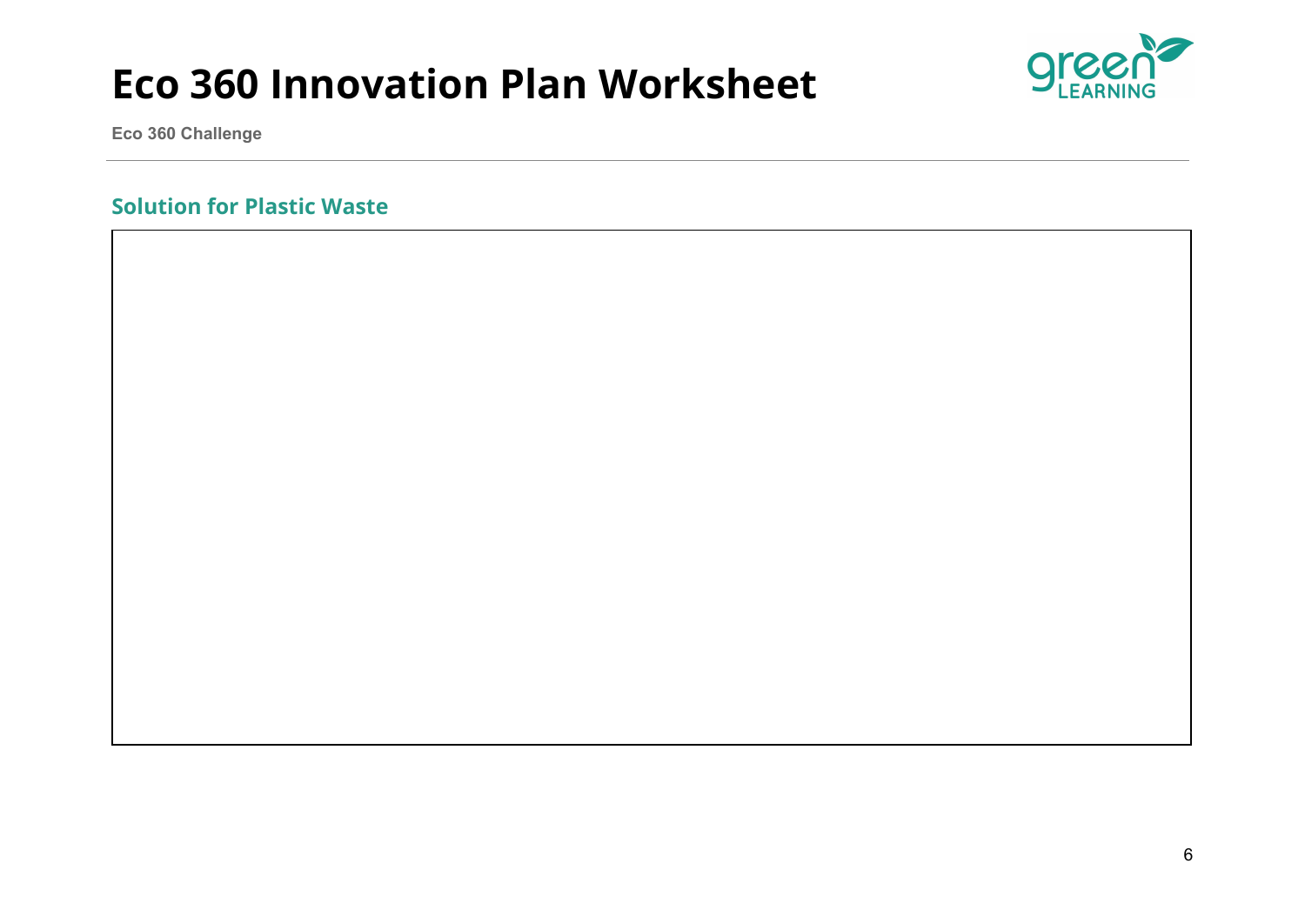

**Eco 360 Challenge**

#### **Sustainable Model**